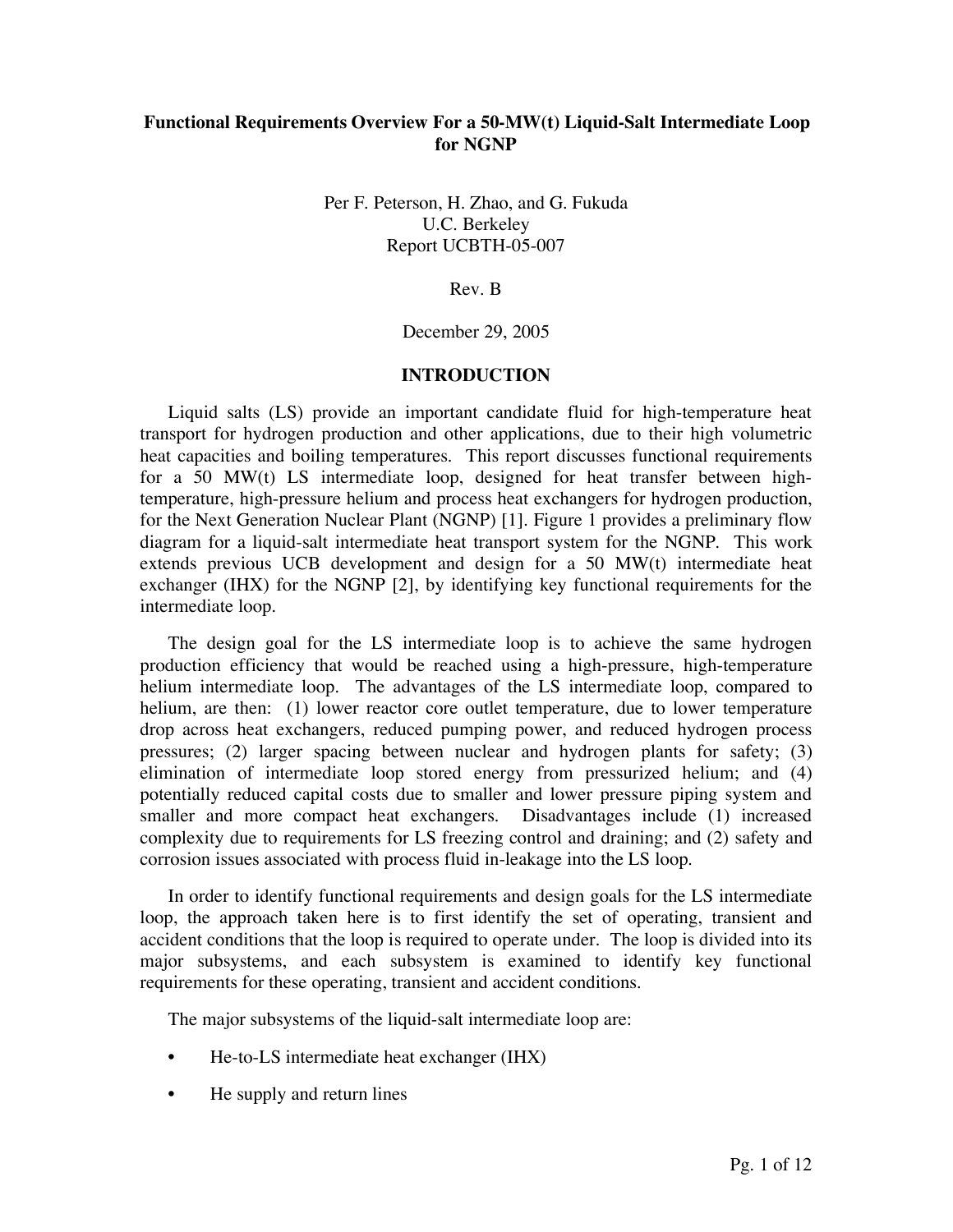- LS transfer lines
- LS pumps
- LS throttling and shut-off valves
- LS drain and chemistry/volume control system (CVCS)
- LS instrumentation and control system
- Process heat exchangers

The primary focus of this report is on the IHX. The LS intermediate loop, including the IHX, is designed to accommodate the following normal operation, transient, and accident conditions:

- Normal operation for 60 years (component creep/corrosion rates acceptable or replacement frequency specified)
- Loss or rapid change of helium flow, loss of LS flow, loss of process fluid flow, and thermal transients changing the helium or process fluid inlet temperatures.
- IHX leaks and breaks (helium manifolds, IHX modules, LS manifolds)
- Process HX leaks and breaks
- LS pipe small and large breaks
- Intermediate loop filling and draining transients

By dividing the intermediate loop system up into subsystems, and by defining the normal operation, transient, and accident conditions the intermediate loop system must perform under, the phenomena identification and ranking process can then be applied to determine the specific phenomena which must be understood to predict system performance.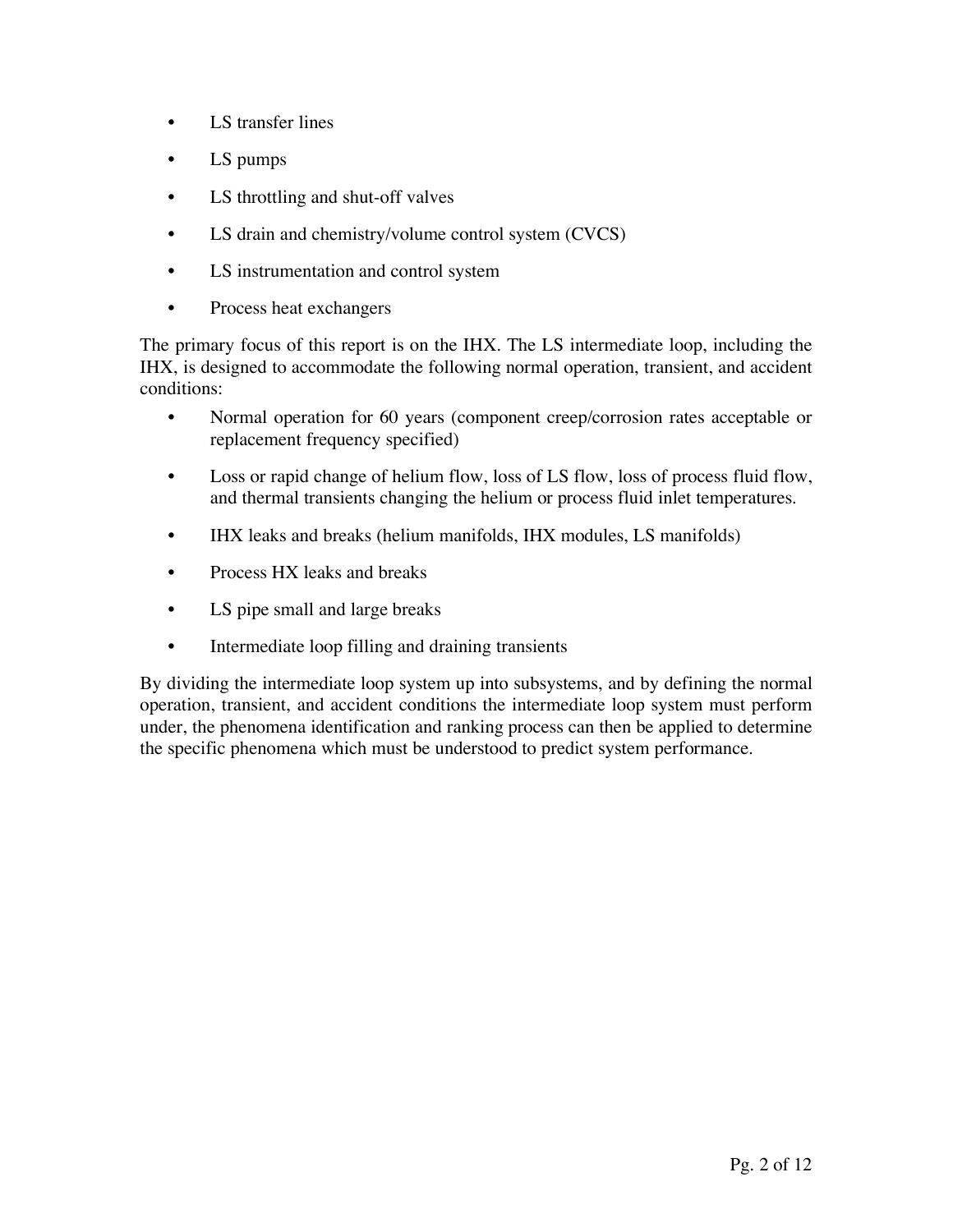

Fig. 1 NGNP LS intermediate loop flow diagram.

The primary focus of this report is on the design of the intermediate heat exchanger for the NGNP. However, the other elements of the intermediate loop system must be specified and understood in sufficient detail to permit the IHX to be designed. The following sections review requirements for the intermediate loop LS pump; drain and chemistry/volume control systems; shut-off and throttling valves; and the IHX itself.

## **Intermediate loop pump**

A large-scale pump development program occurred for centrifugal liquid salt pumps, which share many design requirements with centrifugal pumps for sodium. Liquid salt pump technology is reviewed in Chapter 6 of the UCB AHTR design report issued at the same time as this report [3]. Liquid seals were not developed for the primary and secondary liquid salt pumps for the Molten Salt Reactor (MSR), and instead seal bowls have been used, with the shaft passing through a free liquid surface with an inert gas cover, and a gas seal on the shaft, as shown schematically in Fig. 1 and in detailed figures in Ref. [3]. In the design of earlier LS systems, the pump bowl was also used to accommodate thermal expansion, as does the pressurizer in a pressurized water reactor (PWR). In this design, additional small gas volumes, and liquid free surfaces, exist at the high-point vents, where gas is removed during loop filling and injected during loop draining (Fig. 1). Further development work for high temperature pumps has occurred for industrial nitrate salt heat transfer systems (for example for solar power towers), including the demonstration of salt-lubricated bearings for long-shaft pumps [8].

Several important phenomena occur in the pump seal bowl. These include the prevention of gas entrainment under the liquid surface and the control of transport, condensation, and freezing of vapor (dominantly the most volatile component of the salt, which when condensed will have a higher freezing temperature than does the mixture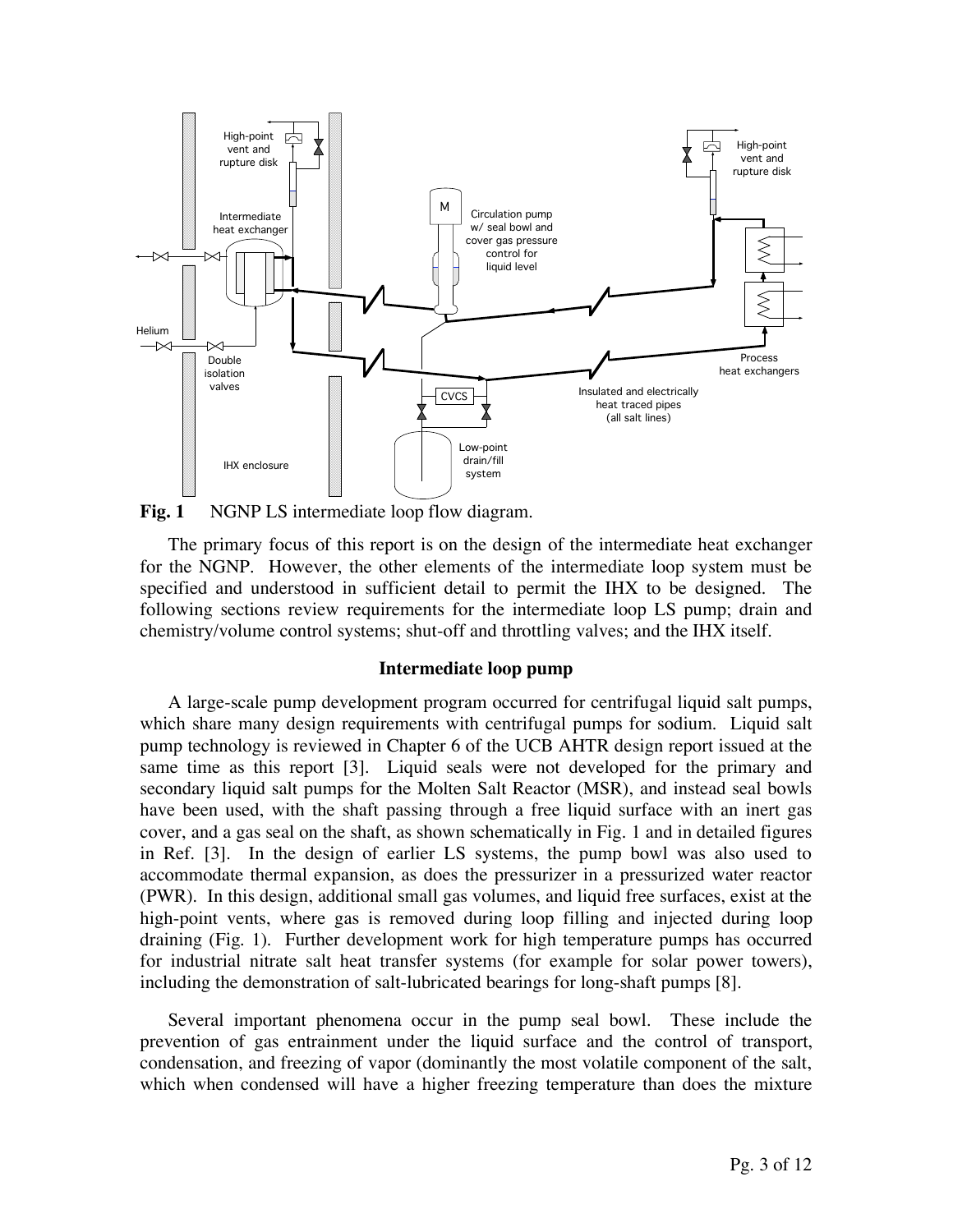utectic—this is an issue mainly for zirconium-based salts due to the relatively high vapor pressure of  $ZrF_4$ ).

In the loop, caution is necessary when multiple free surfaces are present, because flow transients can create pressure distributions that drive LS from one volume to the other. In the case of the 50 MW(t) LS loop, a single pump is used, and the free volume associated with the vent system is small compared to the free volume of the pump bowl. Commonly, LS pumps are located at the high point of loops. However, because the intermediate loop must be designed to drain over long distances, and to drain heat exchangers first (these have the largest surface area to volume and thus the highest risk for freezing), in this intermediate loop design the pump bowl is designed to be pressurized to provide positive pressure throughout the loop. This approach has been used in other high-temperature loop designs [4].

#### **Drain and CVC systems**

The intermediate loop uses electric trace heating to thermally precondition piping and components prior to filling, and to prevent freezing. But, due to the high freezing temperature of the salt, the loop is also designed to drain. As shown in Fig. 2, in the base-line design both the supply and the return lines are designed to drain to a single low point, which allows both lines to be run at equal elevations between the IHX and the process heat exchangers.

In the baseline design, the chemistry and volume control system is also located at the low point, so that it can be used for chemistry control of the drained salt, as well as chemistry control of salt in the intermediate loop. Here it is assumed that chemistry control is performed by the CVCS on a side-stream taken from the loop, which is then reinjected into the loop, as shown in Fig. 2. Chemistry control focuses on the filtering of solids, and the control of the fluorine and oxygen potential of the salt [5]. In general, these processes are best performed at the coldest location in the loop, because this is where the solubility of solid and immiscible liquid phases is the lowest. Thus in the baseline design, flow to the CVCS system is extracted at the discharge of the circulation pump in the return line, and is reinjected into the lower-pressure supply line.

### **LS throttling and shut-off valves**

Limited work was performed to develop LS valves under the MSR program. Plans were in place to develop shut-off valves in sizes up to 6 inches, and throttling valves up to 24 inches [6]. Large throttling valves are not likely to be required for intermediate loop applications, because variable-speed pump motor technology now provides an preferable method for LS flow control.

For shut-off, freeze valves were developed and provided high reliability for pipe sizes up to 1-1/2 inches [6]. These valves used a flattened section of pipe and heaters and coolers to induce freezing and thawing, and provided response times of several minutes and highly reliable operation. Throttling valves for flow control, using bellows seals, were also tested in sizes up to 4 inches and provided reliable service [6]. For shut-off service, the principal challenge was considered to be the development of appropriate seat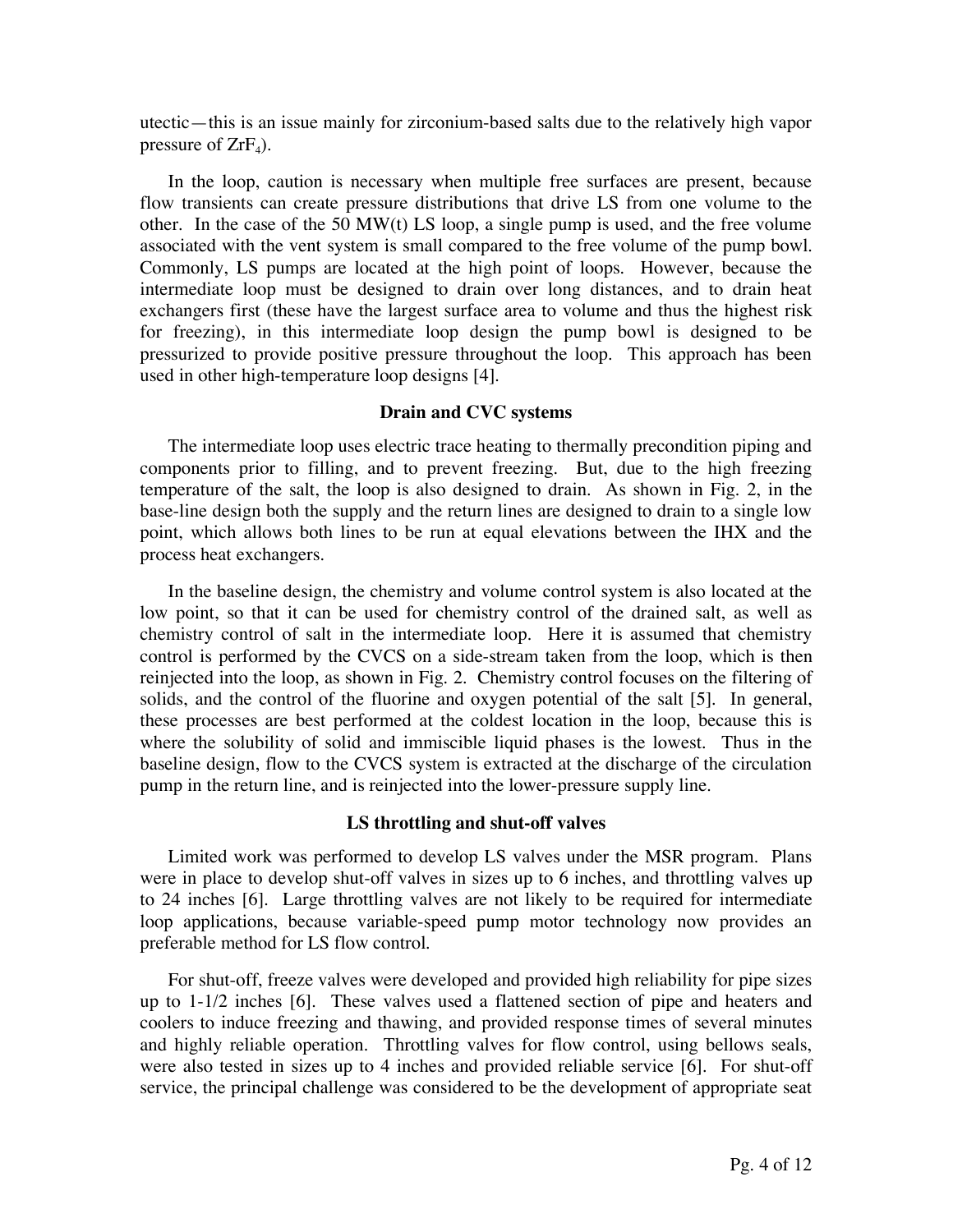materials, because liquid salts effectively flux passivating coatings from surfaces and thus can permit self-welding to occur. Limited experience using cermets was obtained.

For operation at 3 m/s flow velocity, the baseline 50 MW(t),  $0.4 \text{ m}^3/\text{s}$  LS intermediate loop uses a 0.4 m (10 inch) diameter supply and return pipes. This exceeds the limit of available throttling and shut off valves. However, flow control for the loop can be obtained by using variable pump speed. Throttling valves can then be used for bypass flow control, if required for some process heat exchangers, and freeze valves can be used for fill and drain control. For a total salt volume of 50  $m<sup>3</sup>$  (200 m separation between the reactor and hydrogen plant) fill and drain times would be approximately 4 hours using 1- 1/2 inch freeze valves.

### **Intermediate heat exchanger**

Figure 2 shows a scaled figure for the baseline 50 MW(t) IHX design, using Heatrictype heat exchanger modules. For this baseline design the primary side inlet temperature is 900ºC and outlet temperature is 635ºC, and secondary side inlet temperature is 615ºC and outlet temperature is 880ºC [2]. With these temperatures, the LMTD for the counter flow IHX is 20ºC and the thermal effectiveness for a perfect counter flow IHX is 0.93. Table 1 compares this He-to-LS IHX with a corresponding He-to-He IHX.

Actual temperatures used for the NGNP IHX require coordination with reactor and hydrogen system designers, to select acceptable maximum and minimum temperatures for the intermediate loop operation.

The baseline design uses a sufficiently low reactor outlet temperature to permit metallic materials to be used for the heat exchangers, fabricated using diffusion bonding of chemically etched plates. This baseline design meets a number of key functional requirements, as summarized below.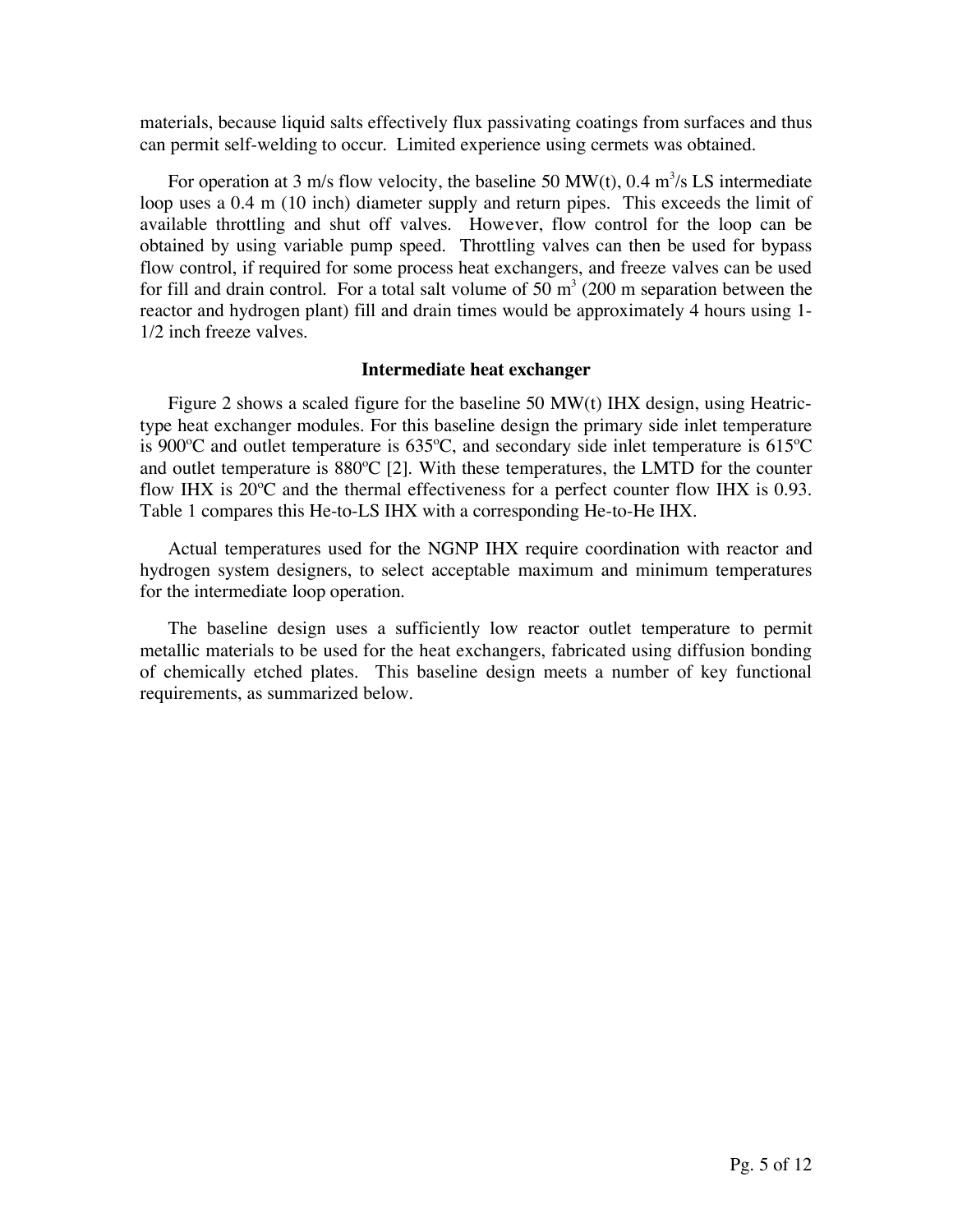

**Fig. 2** Baseline 50 MW(t) IHX design. Hot, high-pressure helium enters from the bottom and exits from the side of the IHX pressure vessel.

*Structural design for pressure loads.* The baseline IHX immerses the heat exchanger modules in the helium environment, which places the heat exchangers and LS manifold piping dominantly into compressive stress. Hot helium flows to the IHX through a hot duct that operates with relatively small tensile stresses, and the IHX vessel is insulated and actively cooled so that the tensile stresses from the helium are carried dominantly As shown in Fig. 3, the baseline IHX uses very small LS flow channels, compared to those that would be required for to carry helium with acceptable pumping power. This in turn reduces the compressive stresses in the metal, allowing the IHX to accommodate the pressure differential between the helium and salt with acceptable creep deformation, while maximizing the peak temperature.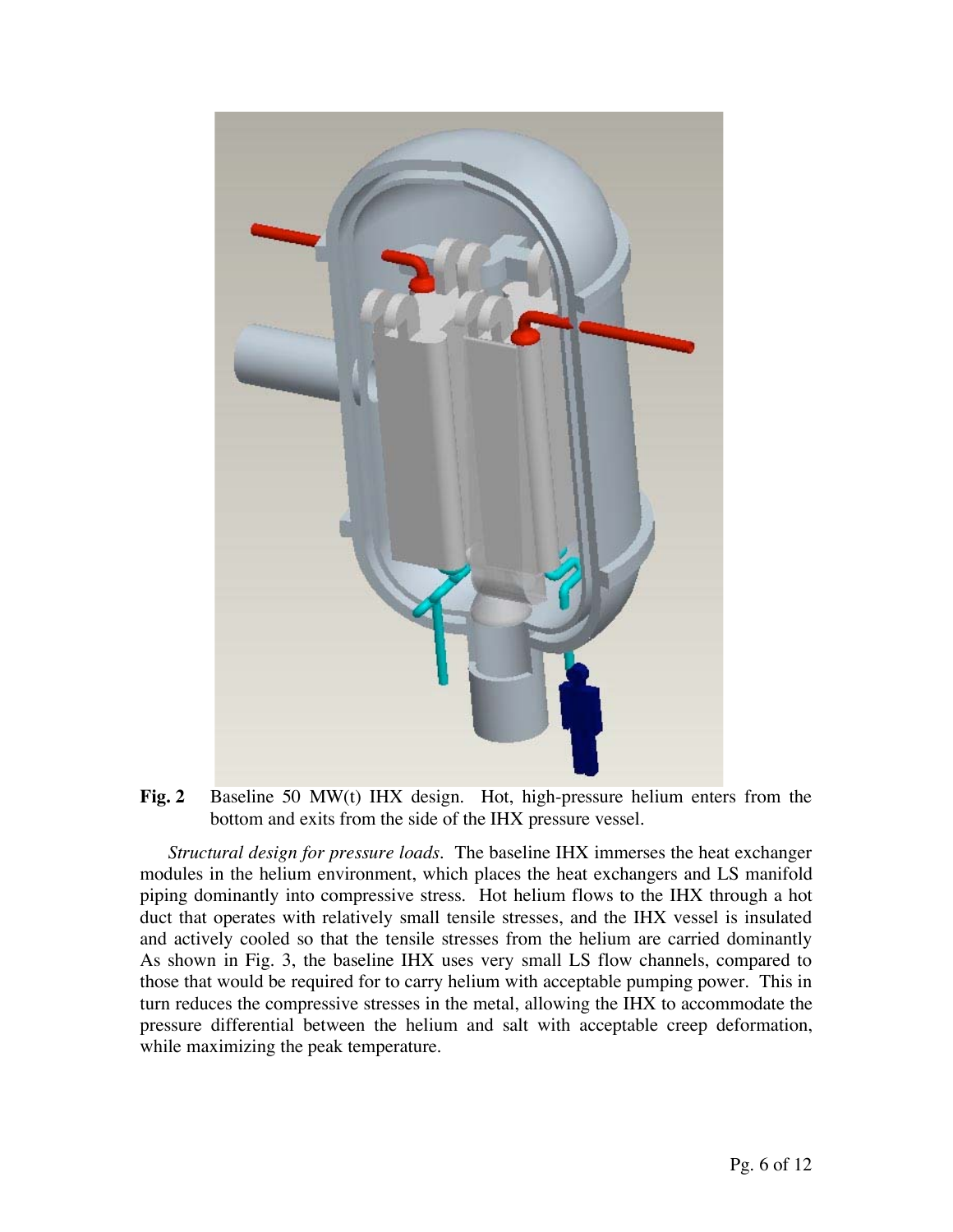|                                                    | He-to-MS PCHE IHX | He-to-He PCHE IHX |
|----------------------------------------------------|-------------------|-------------------|
| Core volume, $m3$                                  | 11                | 21                |
| Frontal area, $m2$                                 | 8.5               | 16                |
| Core flow length, m                                | 1.3               | 1.3               |
| Total pumping power, W                             | $9.6x10^4$        | $9.7x10^4$        |
| Hot side counter flow region<br>pressure loss, Pa  | $6.7x10^3$        | $3.8x10^3$        |
| Cold side counter flow region<br>pressure loss, Pa | $1.2x10^5$        | $3.6x10^{3}$      |
| Total core weight, metric tons                     | 79                | 131               |
| Core thermal density, $MW/m3$                      | 4.4               | 2.4               |

**Table 1.** Thermal design results for a 50 MW(t) He-to-MS PCHE IHX and He-to-He PCHE IHX [2]



He-to-He He-to-MS



*Thermal expansion.* The IHX modules will undergo thermal expansion, relative to the IHX vessel. As shown in Fig. 4, the modules are supported from the top, and the bottoms of the modules are allowed to move freely due to thermal expansion. The hot LS outlet pipe establishes the position of the IHX module, so that the hot pipe operates with low stresses. Figure 5 shows that the cold LS inlet pipe is designed to flex with low stress, to accommodate the movement of the bottoms of the IHX modules. The helium hot duct requires expansion joints and seals to allow for differential movement; this requirement is similar to that for other hot duct designs.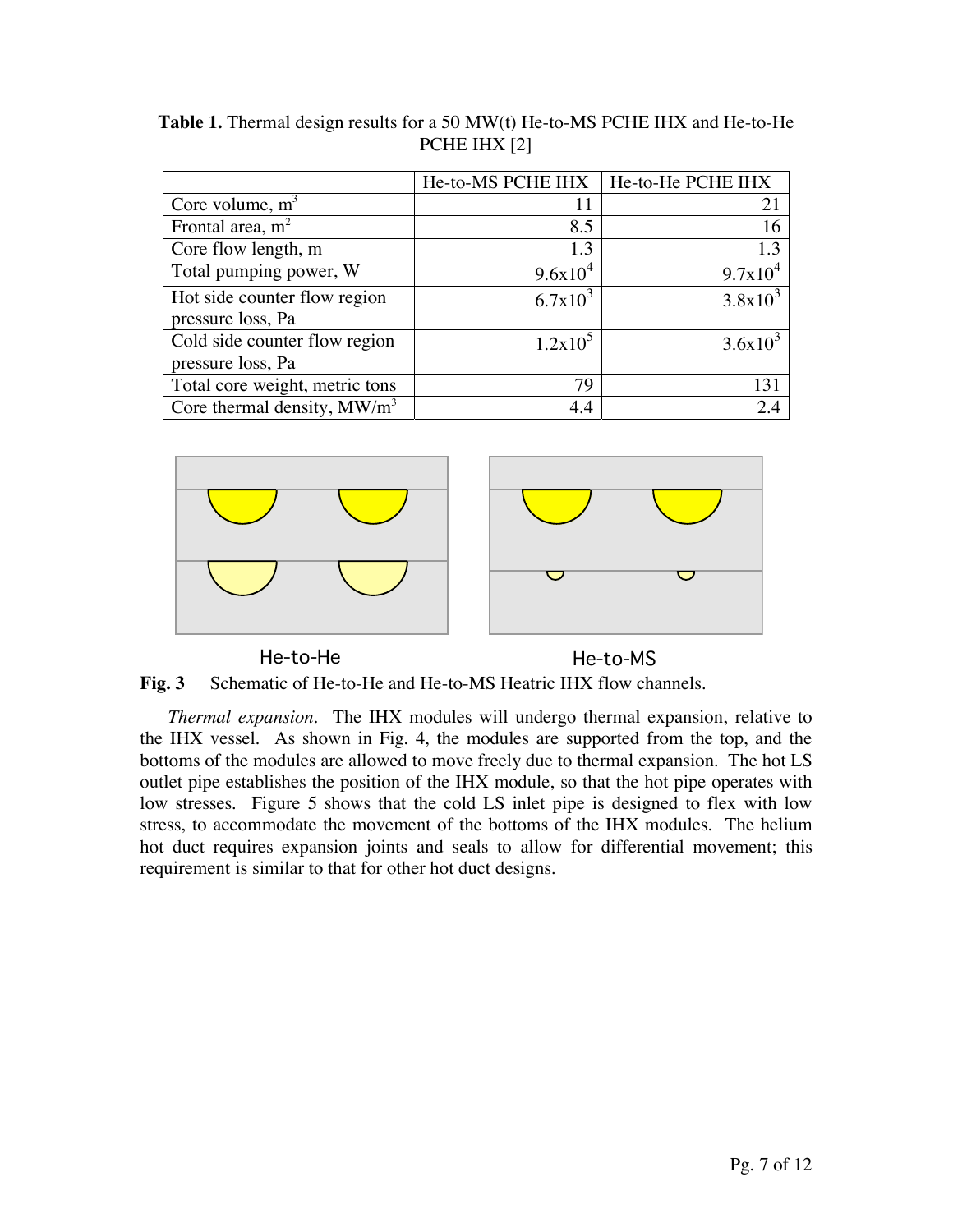

**Fig. 4** Baseline 50 MW(t) IHX design, top view.



Fig. 5 Baseline 50 MW(t) IHX design, bottom view.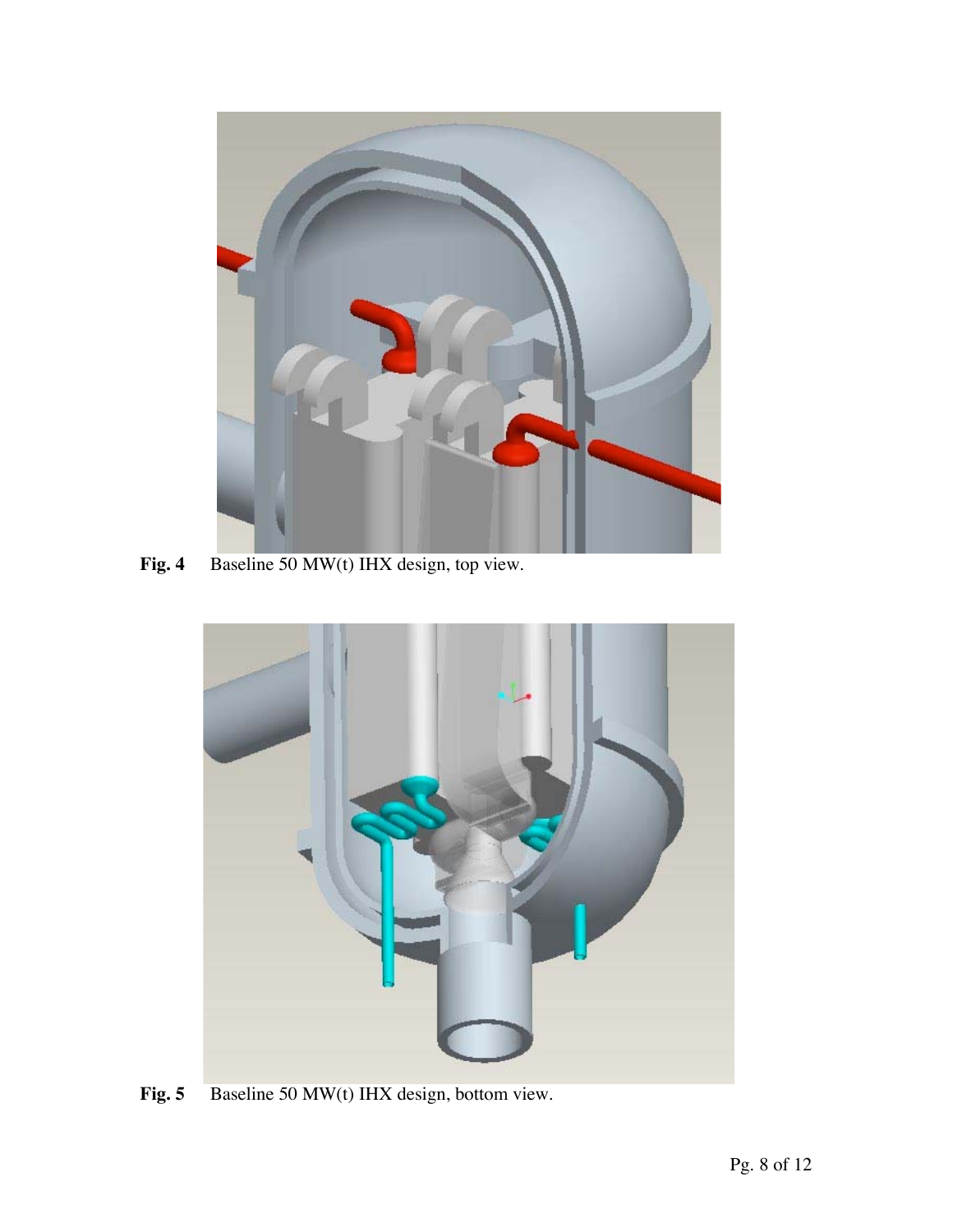*Helium flow distribution control.* The surface area and log mean temperature difference (LMTD) required to transfer heat from the helium to the LS is sensitive to the distribution of the helium and LS flows, which determines the effectiveness of the heat exchanger. For a fixed area, increased flow maldistribution requires increased LMTD, and thus increased reactor outlet temperature. Because the LS pumping power is small, orifices can be used effectively to control flow distribution. Therefore the major issue is to obtain a uniform flow distribution of helium while minimizing pressure losses, which create large pumping power requirements due to the very large volumetric flow rate of helium. Figure 5 shows the symmetric hot-duct arrangement entering the IHX, which is designed to provide equal flows to each IHX module with low pressure loss. In general, IHX modules should be arranged to be axially symmetric, no matter what their number. Because a 90 degree bend is likely to be required in the hot duct entering the IHX, turning vanes should be considered in the bend to reduce secondary flows in the helium entering the IHX.

An advantage of gas-to-liquid heat transfer comes from the fact that the high volumetric flow of gas can occur through simple, relatively short and straight flow channels of roughly equal length, so that the pressure loss of the flow channels also serves to encourage uniform flow distribution between the channels. This is similar, in principal, to the flow distribution that occurs for air flow through car radiators. However, it is important that the pressure distribution across the face of the heat exchanger be uniform. Acceleration and deceleration in the supply manifold cause changes in dynamic pressure that can create flow maldistribution. Therefore, in the helium hot duct the flow area is tapered to maintain constant helium velocity, as shown in Fig. 5, to provide a uniform helium pressure distribution at the entrance to the IHX modules. Because the flow area for helium exiting the modules is large, uniform pressure distribution also exists at the exits of the modules.

*Maintenance, in-service inspection, leaks and pipe breaks.* Access to components for maintenance and in-service inspection is an important design requirement. For this reason, a vertical, cylindrical vessel is used for the IHX, with the gas inlet flow into the bottom of the vessel and the gas exit flow from the side of the vessel. This provides access inside the vessel from the top, permitting the use of a crane for maintenance.

In service inspection (ISI) is an important activity to confirm that materials degradation processes (corrosion, cracking, creep) have not reached limits which could affect the IHX safety or reliability. Because the IHX heats the LS, which increases the solubility of chromium and other metals, the primary corrosion effect expected is the removal and gradual thinning of the walls of the LS channels. Material removed from the IHX would then be expected to deposit in process heat exchangers where the LS is cooled, where channel plugging could become an issue. It is expected that chemistry control will be used to keep the LS fluorine potential very low, which will result in very low solubility for IHX materials. Therefore cracking damage due to cyclic thermal stresses, and metal creep, may be the most important phenomena requiring detection by ISI.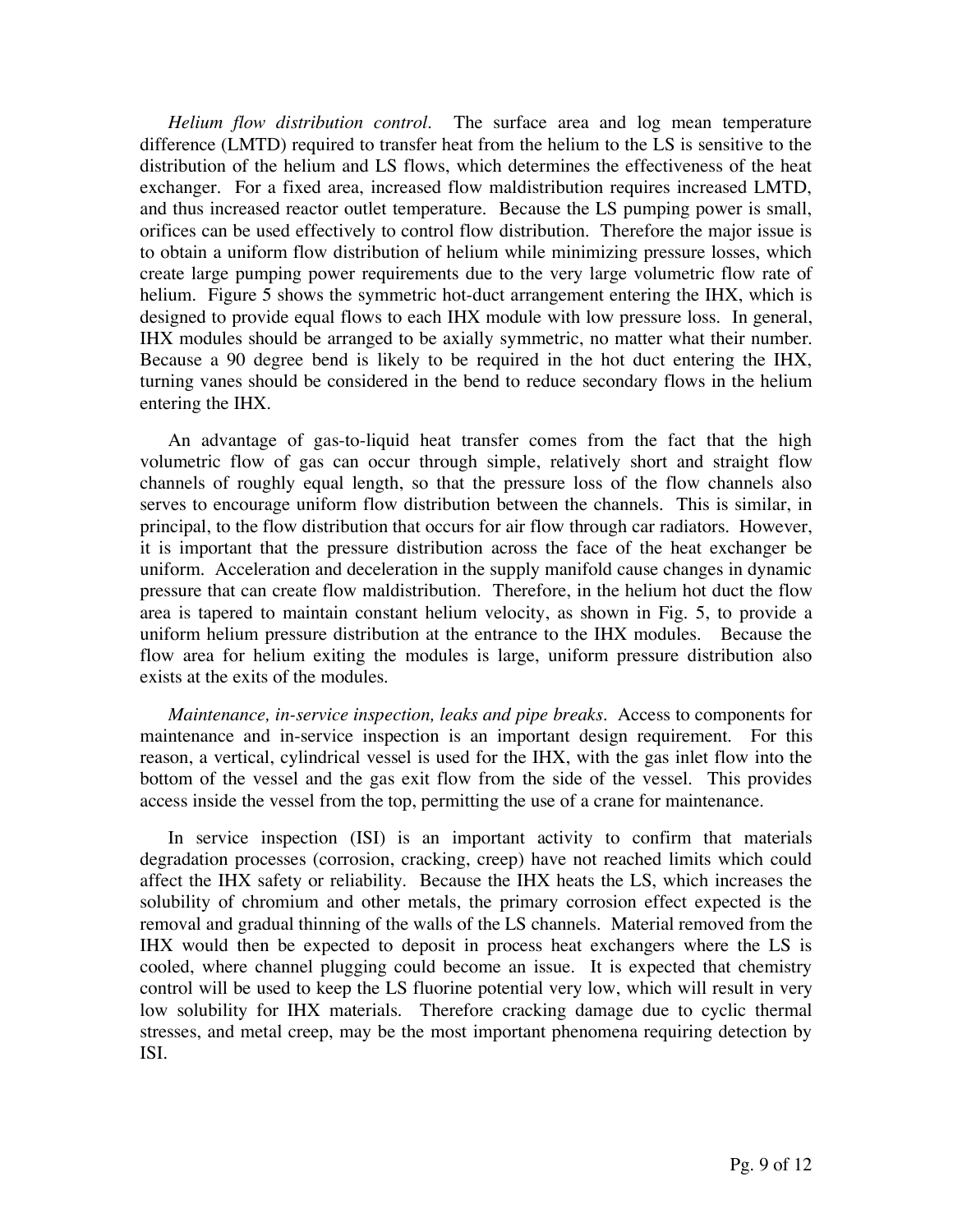For shell-and-tube heat exchangers (such as PWR steam generators) ISI can be performed by visual and eddy-current testing of tubes. In contrast, compact heat exchangers do not permit similar access to inspect all heat transfer surface, but the maximum leak area and resulting implications for safety are also much smaller than they are for a tube burst in a PWR steam generator (thus, for example, more extensive corrosion is permitted in steam generators in locations where the tube sheet or support plates would confine a burst tube and limit the maximum flow rate). ISI requirements have not, as yet, been defined for the NGNP IHX. However, it is noted that in the baseline design the helium flow paths are relatively large (3-mm hydraulic diameter) and straight, and are readily accessible from the exit side. Likewise, the LS manifolds and inlet and outlet holes are also accessible after the IHX has been drained.

From a safety perspective, the very small flow required for the LS, compared to the helium flow area (Fig. 2), limits the maximum helium flow that could occur if a LS manifold line were to break. The resulting overpressure of the LS line would be relieved by a rupture disc, shown in Fig. 1, that would vent into the IHX enclosure area and would discharge a mixture of helium and LS. Critical flow of helium would play an important role in limiting maximum helium flow rates. Design and safety analysis of this IHX pressure relief system is required.

*LS draining and filling.* In the IHX, the LS flow path is designed to flow continuously downward, to assist in draining and filling of the IHX with liquid salt. It is noted that the IHX must be preheated to above the LS freezing temperature prior to filling. Because the IHX is at one of two high points in the intermediate loop (Fig. 1), it is the first component to drain after draining is initiated. Extensive experience with industrial applications of nitrate salts (for example for solar power towers) can be applied in designing approaches and systems to control freezing.

*Thermal transients.* The IHX will be subjected to a variety of thermal transients that will create transient stresses in the heat exchanger modules and their inlet and outlet manifolds. Such transient stresses can be highly challenging for Heatric type heat exchangers, because their monolithic construction constrains transient thermal expansion. Thermal transients can be generated by changes in the flow rates and inlet temperatures of the fluids entering the heat exchanger manifolds and modules. In addition, the IHX pressure vessel, insulation system, and hot ducts may be subjected to thermal transients. Modeling of such transients, to predict the peak stresses induced by changes in fluid flow rates and temperatures, requires further development. This is a major issue affecting the potential viability of the baseline IHX design.

*Additional applications.* In addition to the use as an IHX for transferring heat from high-pressure helium to LS, similar systems may be useful for transferring heat from liquid coolants to gases for power conversion systems. For example, Fig. 7 shows a recent conceptual design for a multiple reheat gas Brayton cycle system, that would use gas heaters very similar to the NGNP IHX. Similar heat exchangers would also be required for supercritical  $CO<sub>2</sub>$  power cycles for sodium fast reactors. The IHX design supports these potential applications as well.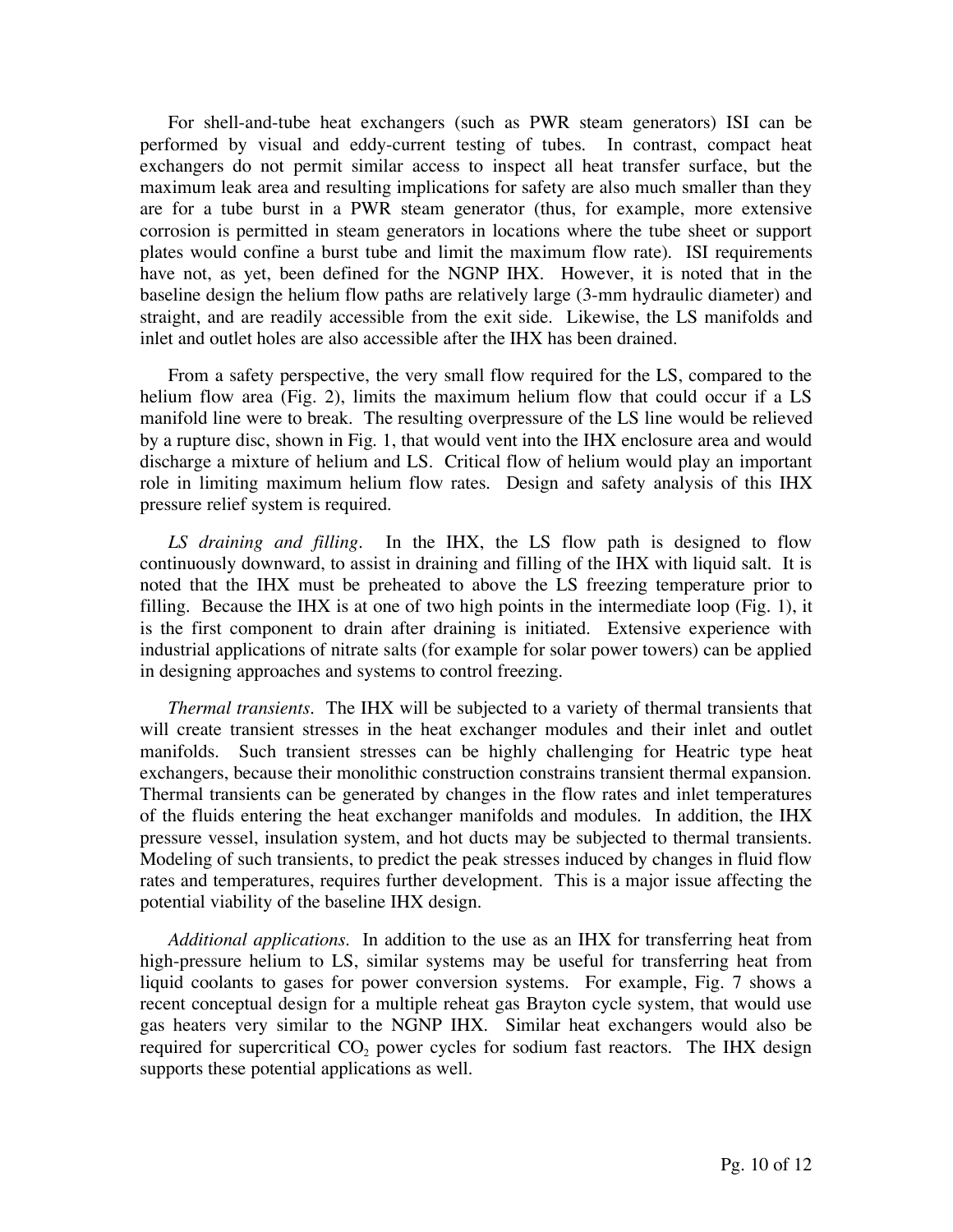

**Fig. 6** Example of a multiple-reheat gas Brayton cycle system with a distributed configuration of heaters (red), coolers (blue), recuperator (yellow) and turbomachinery (grey) [7].

# **REFERENCES**

- 1. "Next Generation Nuclear Plant High-Level Functions and Requirements," Idaho National Engineering Laboratory, INEEL/EXT-03-01163 (2003).
- 2. P.F. Peterson, H. Zhao, D. Huang, and G. Fukuda , "Conceptual Design for a 50 MW(t) Metallic Intermediate Heat Exchanger for the Next Generation Nuclear Plant," U.C. Berkeley Report UCBTH-04-001, December 20, 2004.
- 3. P.F. Peterson and H. Zhao, "Design and Development Strategy for a First-Generation Commercial Advanced High Temperature Reactor with Metallic Vessel Internals (AHTR-MI)," U.C. Berkeley Report UCBTH-05-005, Rev. D, December 10, 2005.
- 4. Personal communication, Michael McDowell, Pratt & Whitney Rocketdyne, Oct. 28, 2005.
- 5. Blandine Laurenty, "The LM-LS experiment: investigating corrosion control in Liquid Fluoride Salts," Masters Report, UC Berkeley Department of Nuclear Engineering, October, 2005.
- 6. ORNL 4812, pp. 262, August 1972. (see PDF file: MSR.ORNL-4812 PumpValve.pdf)